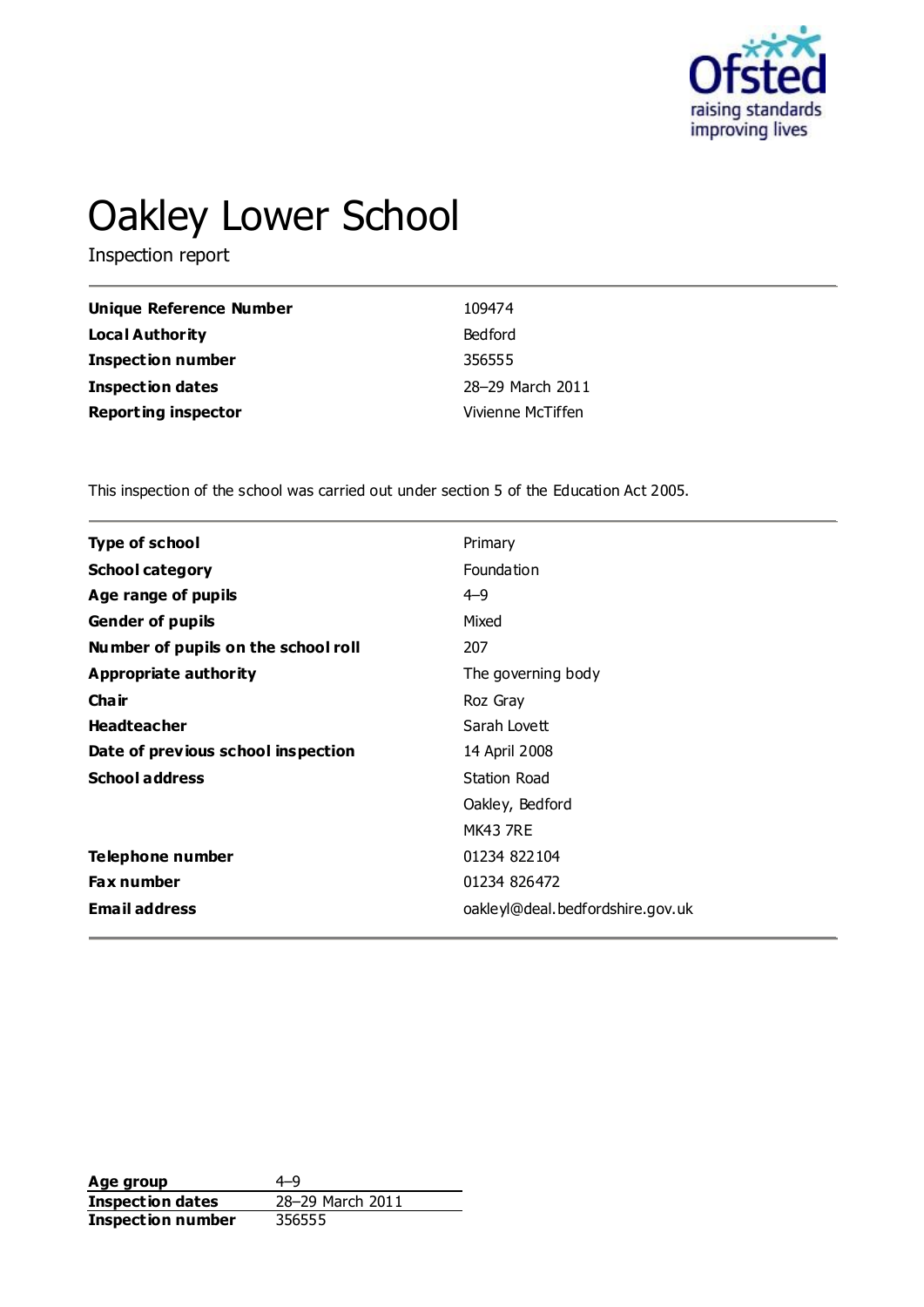The Office for Standards in Education, Children's Services and Skills (Ofsted) regulates and inspects to achieve excellence in the care of children and young people, and in education and skills for learners of all ages. It regulates and inspects childcare and children's social care, and inspects the Children and Family Court Advisory Support Service (Cafcass), schools, colleges, initial teacher training, work-based learning and skills training, adult and community learning, and education and training in prisons and other secure establishments. It assesses council children's services, and inspects services for looked after children, safeguarding and child protection.

Further copies of this report are obtainable from the school. Under the Education Act 2005, the school must provide a copy of this report free of charge to certain categories of people. A charge not exceeding the full cost of reproduction may be made for any other copies supplied.

If you would like a copy of this document in a different format, such as large print or Braille, please telephone 0300 123 4234, or email **[enquiries@ofsted.gov.uk](mailto:enquiries@ofsted.gov.uk)**.

You may copy all or parts of this document for non-commercial educational purposes, as long as you give details of the source and date of publication and do not alter the documentation in any way.

To receive regular email alerts about new publications, including survey reports and school inspection reports, please visit our website and go to 'Subscribe'.

Royal Exchange Buildings St Ann's Square Manchester M2 7LA T: 0300 123 4234 Textphone: 0161 618 8524 E: **[enquiries@ofsted.gov.uk](mailto:enquiries@ofsted.gov.uk)**

W: **[www.ofsted.gov.uk](http://www.ofsted.gov.uk/)**

© Crown copyright 2011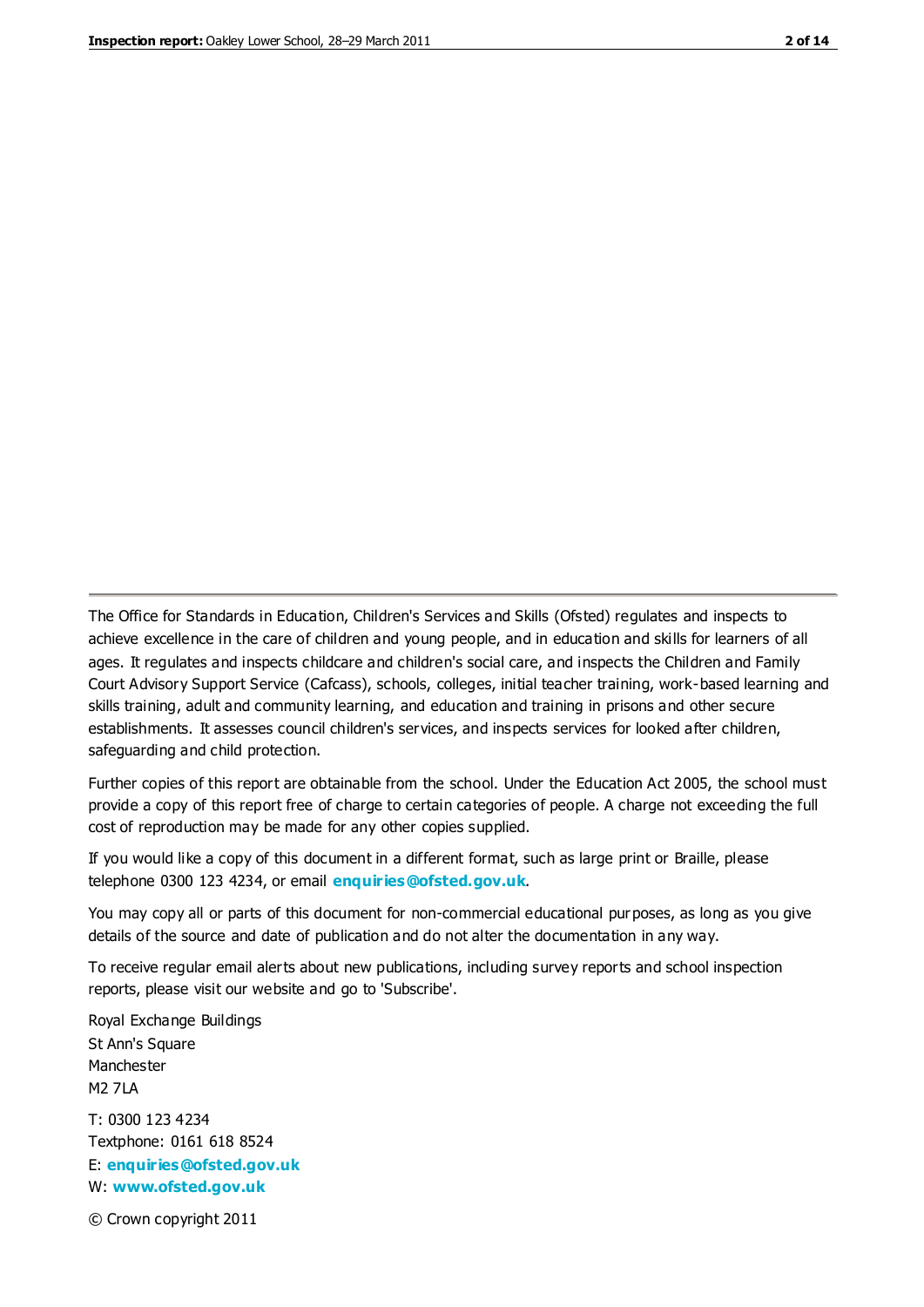# **Introduction**

This inspection was carried out by three additional inspectors. Fifteen lessons or parts of lessons and one assembly were observed. All nine teachers were seen at least once and most were seen twice. Inspectors spoke to pupils and parents and carers, and meetings were held with staff, groups of pupils and school leaders, including members of the governing body. Inspectors observed the school's work and looked at tracking data on pupils' progress, lesson planning, safeguarding documentation and samples of pupils' work. In addition, 90 parental questionnaires were analysed.

The inspection team reviewed many aspects of the school's work. It looked in detail at a number of key areas.

- Are specific groups of pupils, particularly the most-able and those in the junior classes, doing well enough, especially in writing and mathematics?
- Are teachers' expectations consistently high enough to ensure all pupils make good progress?
- $\blacksquare$  How well do pupils know their targets and how involved are they in evaluating their own levels of success?
- To what extent are leaders and managers at all levels involved in monitoring the work of the school and driving improvement?

# **Information about the school**

This is a smaller-than-average primary school. Most pupils are from White British backgrounds. The proportion of pupils known to be eligible for free school meals is well below the national average, as is the proportion of those who speak English as an additional language. The proportion of pupils with special educational needs and/or disabilities is below average. The school has achieved National Healthy School Status. The school runs daily breakfast and after-school clubs during term time and these are managed by the governing body.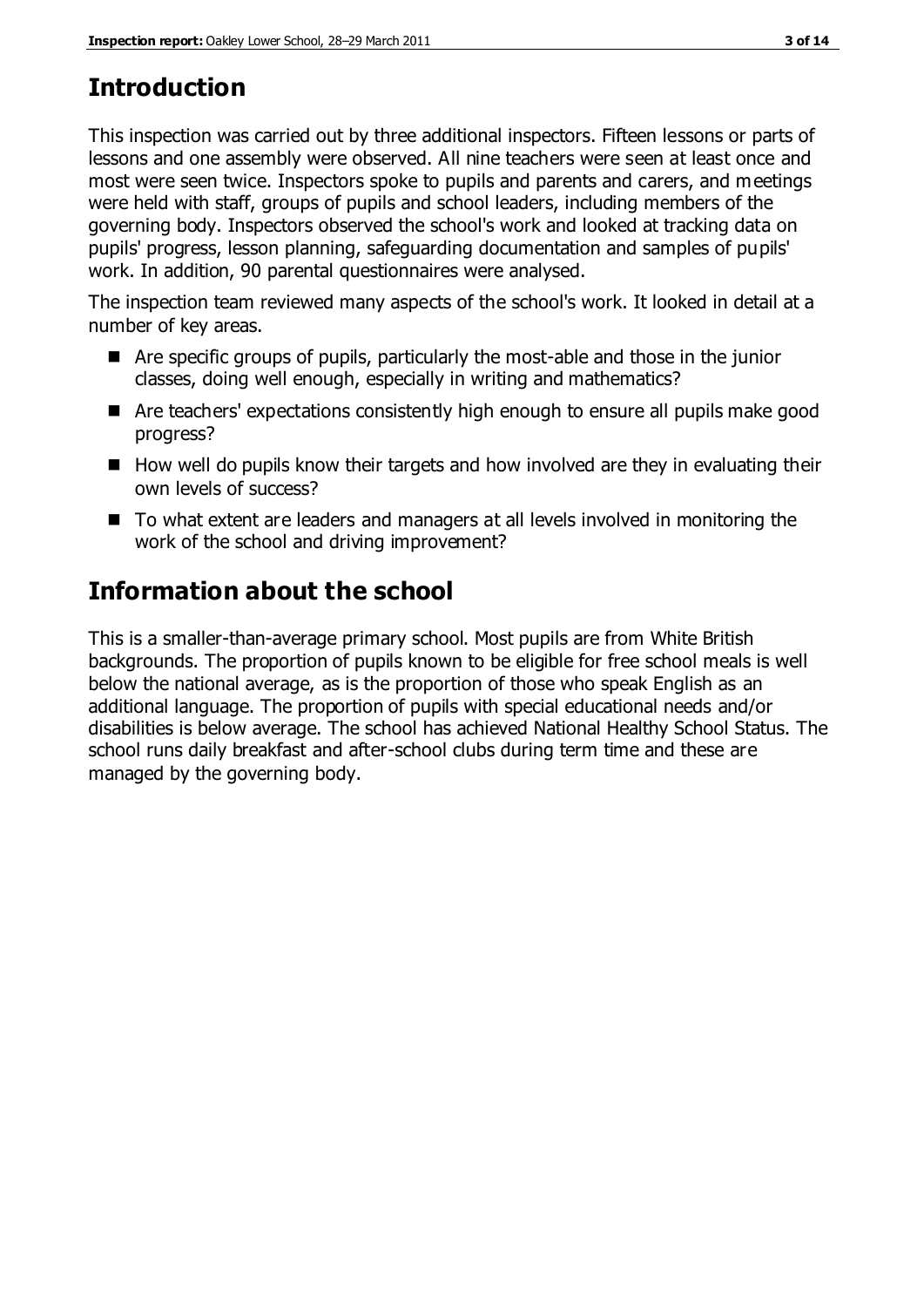**Inspection grades: 1 is outstanding, 2 is good, 3 is satisfactory, and 4 is inadequate** Please turn to the glossary for a description of the grades and inspection terms

# **Inspection judgements**

| Overall effectiveness: how good is the school? |  |
|------------------------------------------------|--|
|------------------------------------------------|--|

#### **The school's capacity for sustained improvement 2**

#### **Main findings**

This is a good school, which has continued to improve since its last inspection. Pupils achieve well and make good gains in their personal development. They enjoy school and are keen to learn, a view supported by parents and carers and confirmed in high levels of attendance. An outstanding factor in their successful learning is pupils' exemplary behaviour. The school's strong emphasis on values is reflected in the way pupils relate to each other. Pupils are polite and highly considerate of others' needs. They work very well together in lessons and pay full attention. They look out for those needing company during playtimes. Due to the school's focus on healthy lifestyles, confirmed by its Healthy School status, pupils are very well informed on factors affecting health and have a welldefined understanding of what constitutes a healthy lifestyle. They participate very enthusiastically in a wide range of physical activities. The school has acted upon the views of parents, carers and pupils to ensure an increased uptake of school meals and takes steps to ensure equal access to physical activities, especially those outside the school day, for all pupils.

Attainment in English and mathematics is above average. It is consistently high in reading. This is because the school keenly promotes a love of books and reading, involving pupils in activities such as World Book Day. Books are often used in lessons to support topics such as The Great Fire of London, motivating pupils to learn and inspiring them to write. This, together with work on letters and sounds for younger pupils and the use of highquality text to stimulate writing, means that pupils' writing skills are improving, but this remains a weaker area. There are some good examples, but pupils have limited opportunities to extend their creative writing for a range of purposes or to write extensively in other subjects other than English.

The quality of teaching and learning is good. Adults have very good relationships with pupils and high expectations of what they can achieve. Teachers use the information they have about pupils' progress well to plan for the next stage of learning. This means that, generally, there is a good match of work to ability, although the most-able pupils are not always challenged sufficiently, especially in writing, to reach their full potential. In many lessons, pace is good, but occasionally over-long introductions mean that pupils do not have enough time to apply their writing skills.

A key improvement since the last inspection is the adoption of a creative approach to curriculum planning. This links subjects together under one topic, such as China, to enhance enjoyment and help pupils make sense of their learning. The monitoring role of subject leaders has improved greatly since the last inspection. This means there is a clear focus on the quality of learning and the progression of skills in all subjects. Regular monitoring of the quality of teaching means teachers know how to improve. Good use is made of other institutions to aid professional development, but there are not enough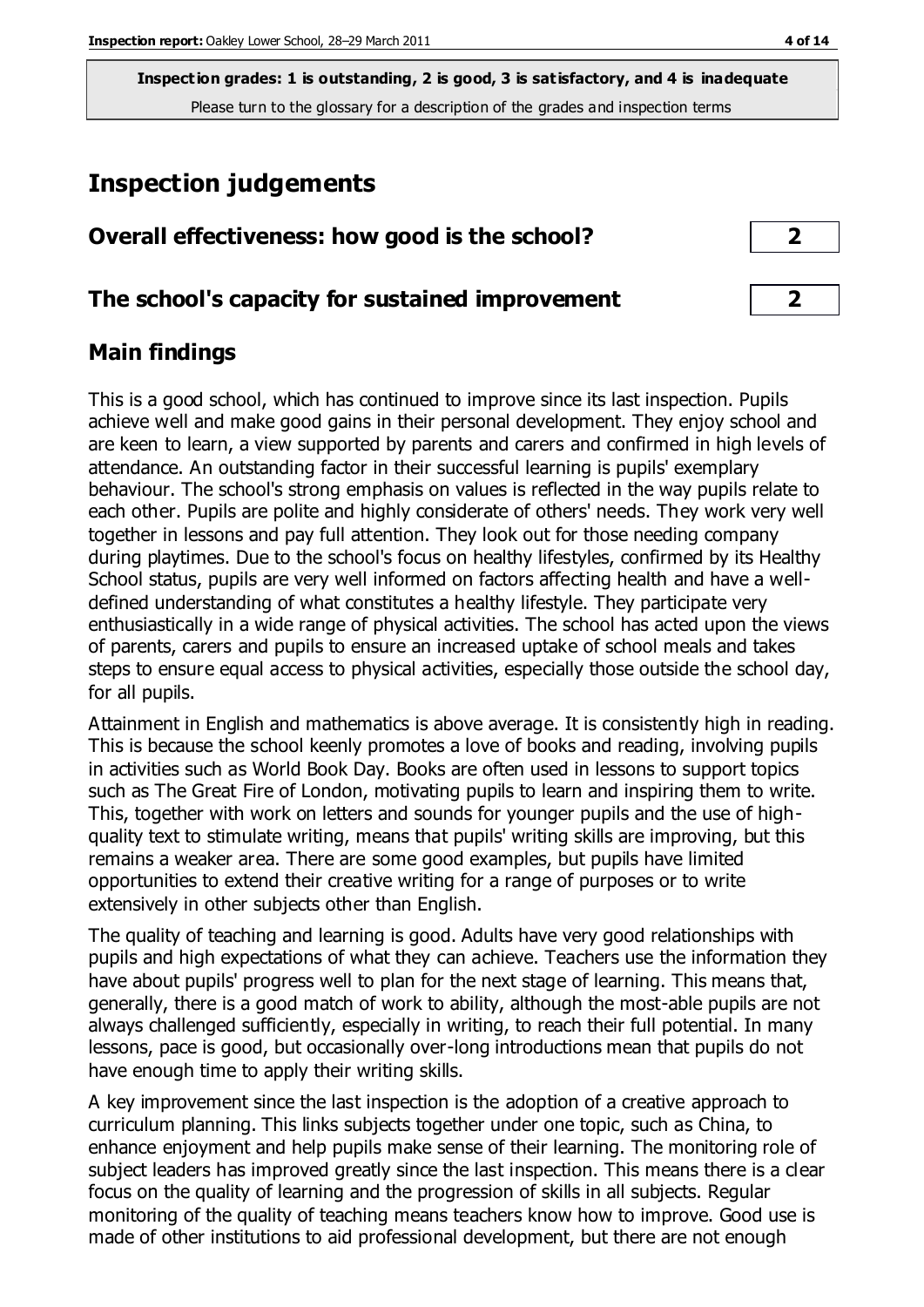**Inspection grades: 1 is outstanding, 2 is good, 3 is satisfactory, and 4 is inadequate** Please turn to the glossary for a description of the grades and inspection terms

opportunities for teachers to share expertise and high-quality teaching skills within the school. Leaders, managers and the governing body have a clear view of the school's strengths and weaknesses, leading to well-formulated plans for further improvement. There is a strong focus on continuing to raise attainment and accelerate progress. In light of this and improvements made since the last inspection, the school has demonstrated good capacity to improve.

#### **What does the school need to do to improve further?**

- Raise attainment in writing by:
	- $-$  extending opportunities for pupils to write creatively and extensively for a range of purposes and in a variety of subjects
	- $-$  ensuring that the most-able pupils are challenged sufficiently so they make as much progress as they can
	- allowing enough time in lessons for pupils to use their writing skills.
- Ensure that leaders and managers utilise the expertise already in the school to raise the quality of teaching to be consistently good or better.

#### **Outcomes for individuals and groups of pupils 2**

When children start in the Reception classes, their abilities are broadly in line with those expected for their age. Pupils make good progress to reach above-average attainment by the end of Year 4. Because the school monitors the progress of individuals and specific groups of pupils, including those known to be eligible for free school meals and those with special education needs and/or disabilities, these pupils make good progress in line with their peers, as do the very small number who speak English as an additional language. Good support in classrooms and in small group and individual work aids learning for these pupils. The most-able pupils are monitored regularly as individuals, although the school does not check their progress as a group to ensure they are all doing equally well.

Pupils enjoy working together and sharing practical activities. This was seen to good effect in an outstanding mathematics lesson when pupils investigated different methods of multiplying. They responded in a lively manner to the teacher's well-aimed questions and, excitedly, shared ideas with each other during group work, using a range of resources as they explored their ideas. They concentrated very well and were fully engaged in the tasks. Pupils have a good understanding of how to stay safe and feel secure in school, a view supported by the vast majority of parents and carers. Spiritual, moral, social and cultural development is good. Pupils take an interest in new experiences and enjoy learning about others, supported well by the school's positive promotion of community cohesion and interesting curriculum. Pupils are very proud of their school community and are ready to take on responsibility, especially to help younger pupils or participate on the school and Eco councils. Their well-developed basic skills and personal qualities equip them well for the future.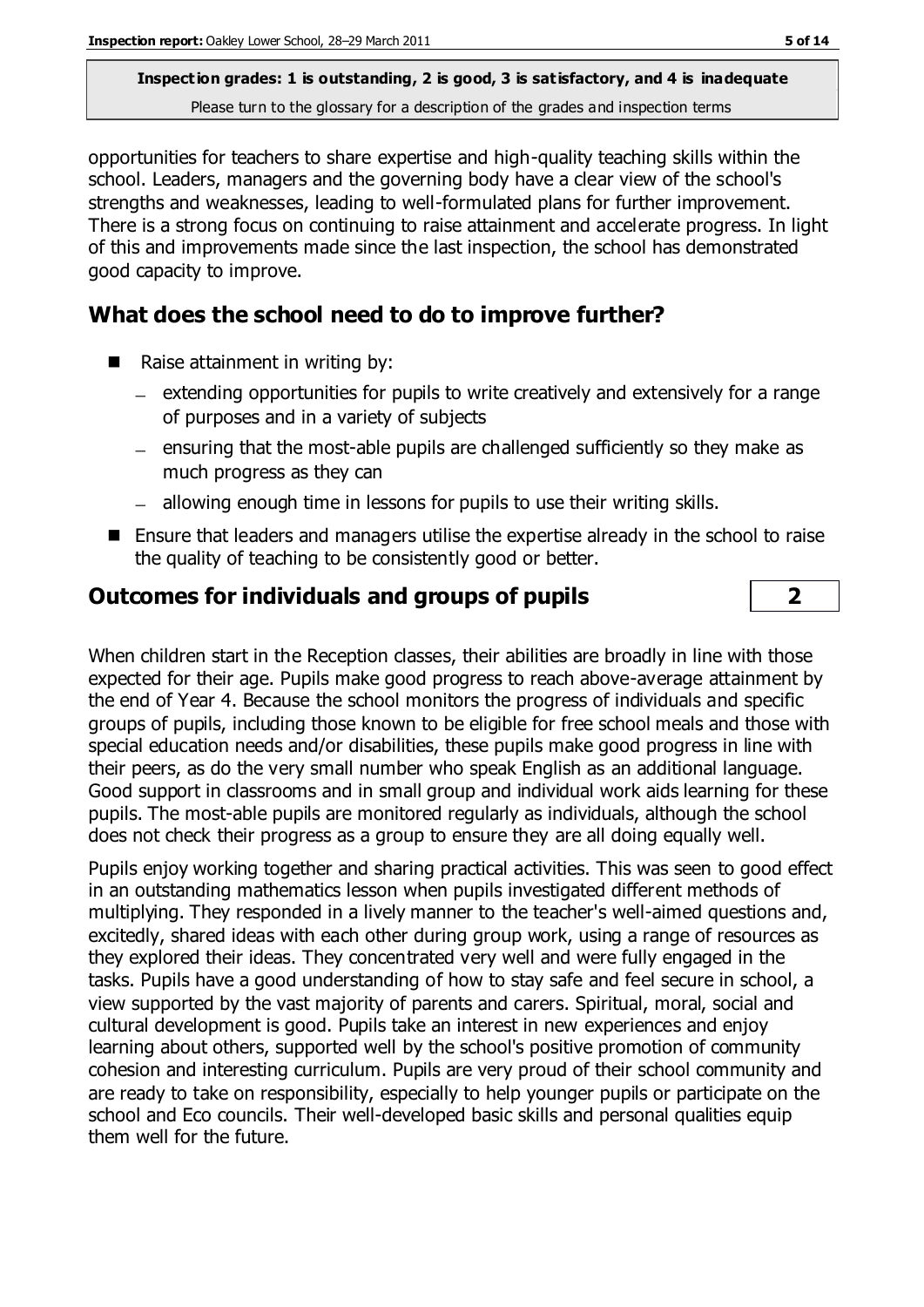# **Inspection grades: 1 is outstanding, 2 is good, 3 is satisfactory, and 4 is inadequate**

Please turn to the glossary for a description of the grades and inspection terms

#### These are the grades for pupils' outcomes

| Pupils' achievement and the extent to which they enjoy their learning                                                     | 2                       |
|---------------------------------------------------------------------------------------------------------------------------|-------------------------|
| Taking into account:<br>Pupils' attainment <sup>1</sup>                                                                   | 2                       |
| The quality of pupils' learning and their progress                                                                        | $\mathcal{P}$           |
| The quality of learning for pupils with special educational needs and/or disabilities<br>and their progress               | 2                       |
| The extent to which pupils feel safe                                                                                      | $\overline{\mathbf{2}}$ |
| Pupils' behaviour                                                                                                         | 1                       |
| The extent to which pupils adopt healthy lifestyles                                                                       | 1                       |
| The extent to which pupils contribute to the school and wider community                                                   | $\overline{2}$          |
| The extent to which pupils develop workplace and other skills that will contribute to<br>their future economic well-being | $\overline{\mathbf{2}}$ |
| Taking into account:<br>Pupils' attendance <sup>1</sup>                                                                   | 1                       |
| The extent of pupils' spiritual, moral, social and cultural development                                                   | 2                       |

<sup>1</sup> The grades for attainment and attendance are: 1 is high; 2 is above average; 3 is broadly average; and 4 is low

#### **How effective is the provision?**

Teachers have good subject knowledge and link subjects together skilfully to make learning interesting. For example, in a history lesson, pupils were finding out about the Great Wall of China. This was linked effectively to English and information and communication technology (ICT) as some pupils used computers for research whilst others referred to books, resulting in a writing activity. This lesson made a good contribution to pupils' creativity and independent learning. Pupils know their targets and evaluate how well they do in lessons. Teachers' marking in books helps the pupils to understand how to improve. Learning support assistants play a valuable role in learning, especially for pupils with special educational needs and/or disabilities, but in some cases they are insufficiently involved during lesson introductions.

The curriculum contributes well to the development of pupils' talents, especially in creative arts and through a range of sporting activities and clubs. Many of these are as a result of well-developed partnerships which offer facilities the school alone could not provide. All pupils benefit from trips and visitors, promoting cultural awareness. Recent spending on ICT provision is paying off. Pupils make good use of computers in classes and many demonstrate writing skills to communicate with each other on the newly established Learning Platform. Links between subjects are developing well, although there are not enough planned opportunities to practise and consolidate writing and mathematical skills in different subject areas.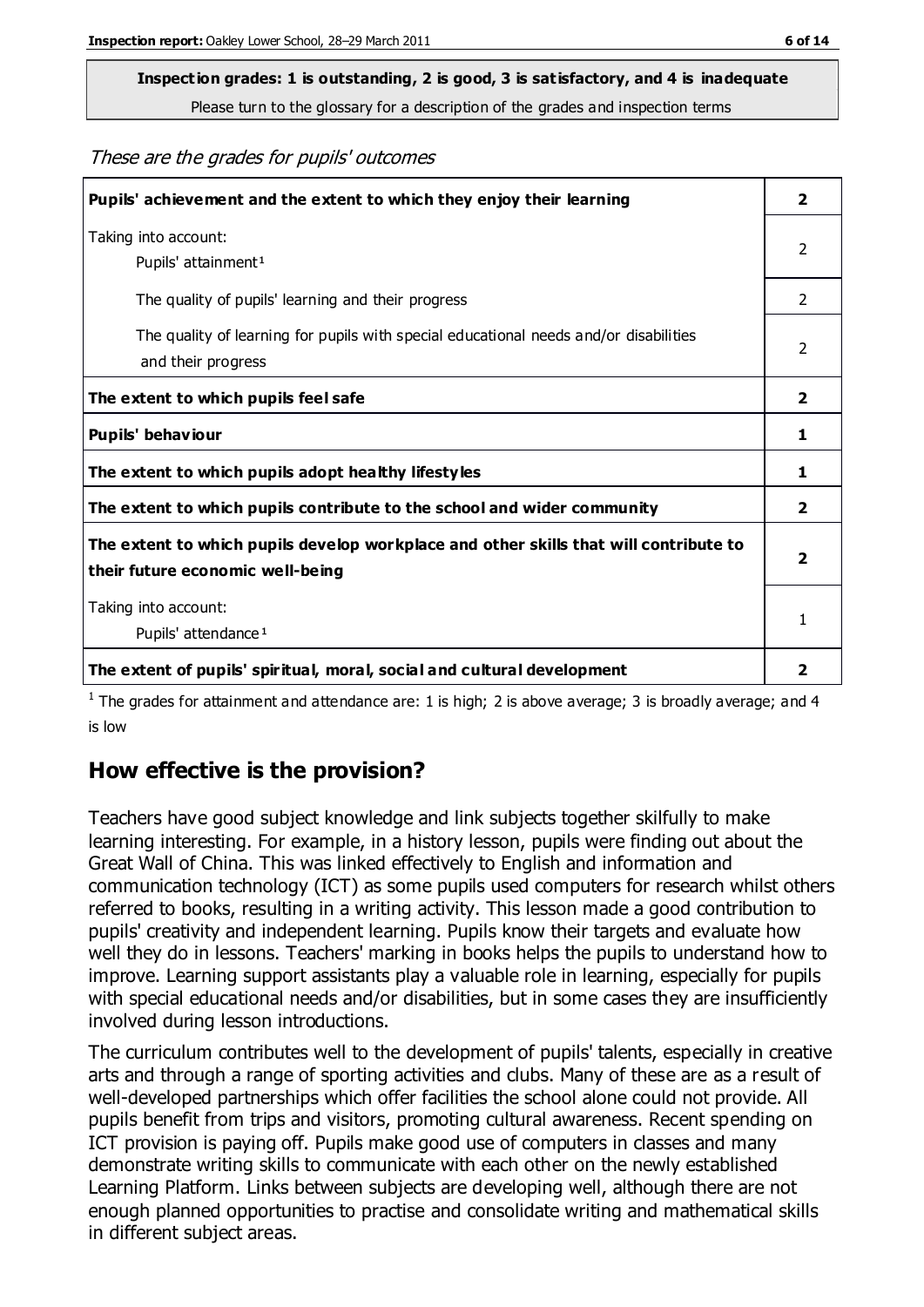#### **Inspection grades: 1 is outstanding, 2 is good, 3 is satisfactory, and 4 is inadequate** Please turn to the glossary for a description of the grades and inspection terms

The school offers a good level of care to all its pupils. Links with external agencies are well established and well utilised, especially for pupils with special educational needs and/or disabilities and for those whose circumstances may make them vulnerable. The breakfast and after-school clubs are well run and offer valuable provision for pupils at the beginning and end of the school day. Staff are well qualified and apply the good systems for keeping pupils safe consistently. Arrangements for children starting school are good and appreciated by parents and carers. Effective links ease the transition of pupils from Year 4 to the next stage of their education.

These are the grades for the quality of provision

| The quality of teaching                                                                                    |  |
|------------------------------------------------------------------------------------------------------------|--|
| Taking into account:<br>The use of assessment to support learning                                          |  |
| The extent to which the curriculum meets pupils' needs, including, where relevant,<br>through partnerships |  |
| The effectiveness of care, guidance and support                                                            |  |

#### **How effective are leadership and management?**

The headteacher works actively with other institutions to benefit pupils' learning and staff development. This has led to curriculum innovation and improvements in ICT, enthusiastically supported by staff. Leaders and managers share views in staff meetings, resulting in the trialling and evaluation of new initiatives. As a result, there is a common sense of purpose in improving the school and a shared determination to build upon strengths and tackle any remaining weaknesses. The collection of good-quality data provides relevant information upon which to base challenging target-setting. The governing body is well informed about how well the school is doing and shows a good understanding of what needs to be done to improve further. It creates effective links with staff and parents and carers. The school promotes equality of opportunity and tackles discrimination well. Gaps in performance are identified and addressed. For example, the current drive is to increase pupils' interest in writing, especially for boys, so that all are motivated to learn. Procedures for the safeguarding and welfare of pupils are good. Issues about safety are integrated fully into the curriculum, resulting in pupils' well-defined understanding of how to stay safe. The school knows the characteristics of its population and promotes community cohesion well. Partnerships with the local community are well established and the school has realistic plans to engage with a range of community groups further afield, following an effective evaluation of its work so far.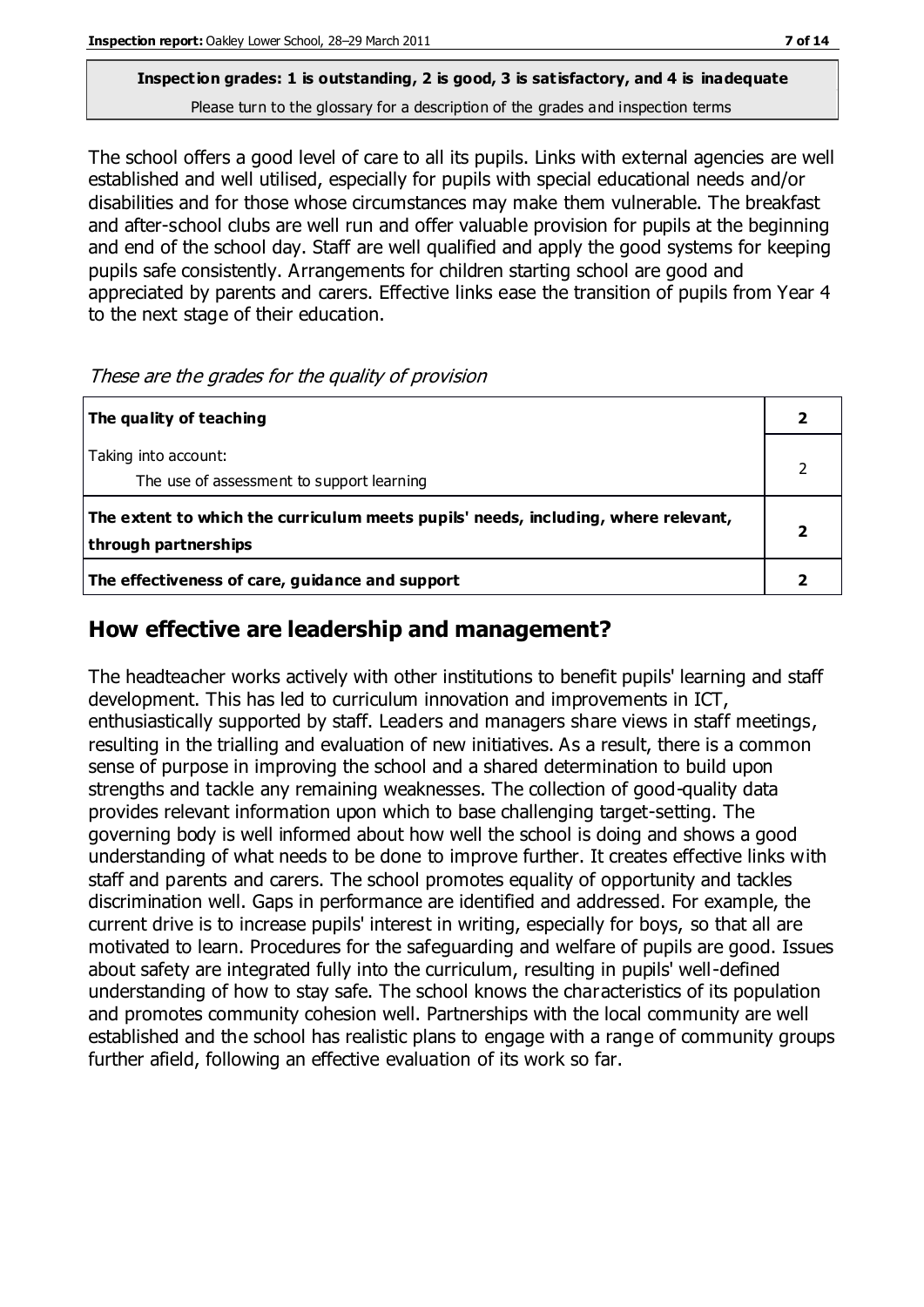**Inspection grades: 1 is outstanding, 2 is good, 3 is satisfactory, and 4 is inadequate**

Please turn to the glossary for a description of the grades and inspection terms

These are the grades for leadership and management

| The effectiveness of leadership and management in embedding ambition and driving<br>improvement                                                                  |                         |
|------------------------------------------------------------------------------------------------------------------------------------------------------------------|-------------------------|
| Taking into account:<br>The leadership and management of teaching and learning                                                                                   | 2                       |
| The effectiveness of the governing body in challenging and supporting the<br>school so that weaknesses are tackled decisively and statutory responsibilities met | 2                       |
| The effectiveness of the school's engagement with parents and carers                                                                                             | $\overline{2}$          |
| The effectiveness of partnerships in promoting learning and well-being                                                                                           | 2                       |
| The effectiveness with which the school promotes equality of opportunity and tackles<br>discrimination                                                           | $\overline{\mathbf{2}}$ |
| The effectiveness of safeguarding procedures                                                                                                                     | 2                       |
| The effectiveness with which the school promotes community cohesion                                                                                              | $\mathbf{2}$            |
| The effectiveness with which the school deploys resources to achieve value for money                                                                             | 2                       |

#### **Early Years Foundation Stage**

Children get off to a good start in the Reception classes. They make good progress in all areas of learning. Some make exceptional progress in reading, writing and creative development as, in some cases, these areas are underdeveloped when children start school. They do well because good teaching encourages them to build early literacy skills and develop imagination, knowledge and understanding, especially through play. For example, during the inspection, children were learning about growing. Busily, they ran the 'Garden Centre' shop and prepared planting areas in the outdoor space. These activities encouraged children to investigate and develop their own story lines. Children are happy and behave well. They choose what activities they will do keenly from a wide range of inviting tasks, although sometimes they spend too long on some because they are not made sufficiently responsible for their own learning. There is a good balance between adult-led and child-initiated tasks, with an increasing emphasis on activities based upon children's own interests and responses. Welfare requirements have a high priority. Children make a good start in understanding about being safe and healthy. Staff work together well as a team and have strengthened links with pre-schools to ease children's induction into the Reception classes. Links with parents and carers are good, enabling them to be involved in their children's learning.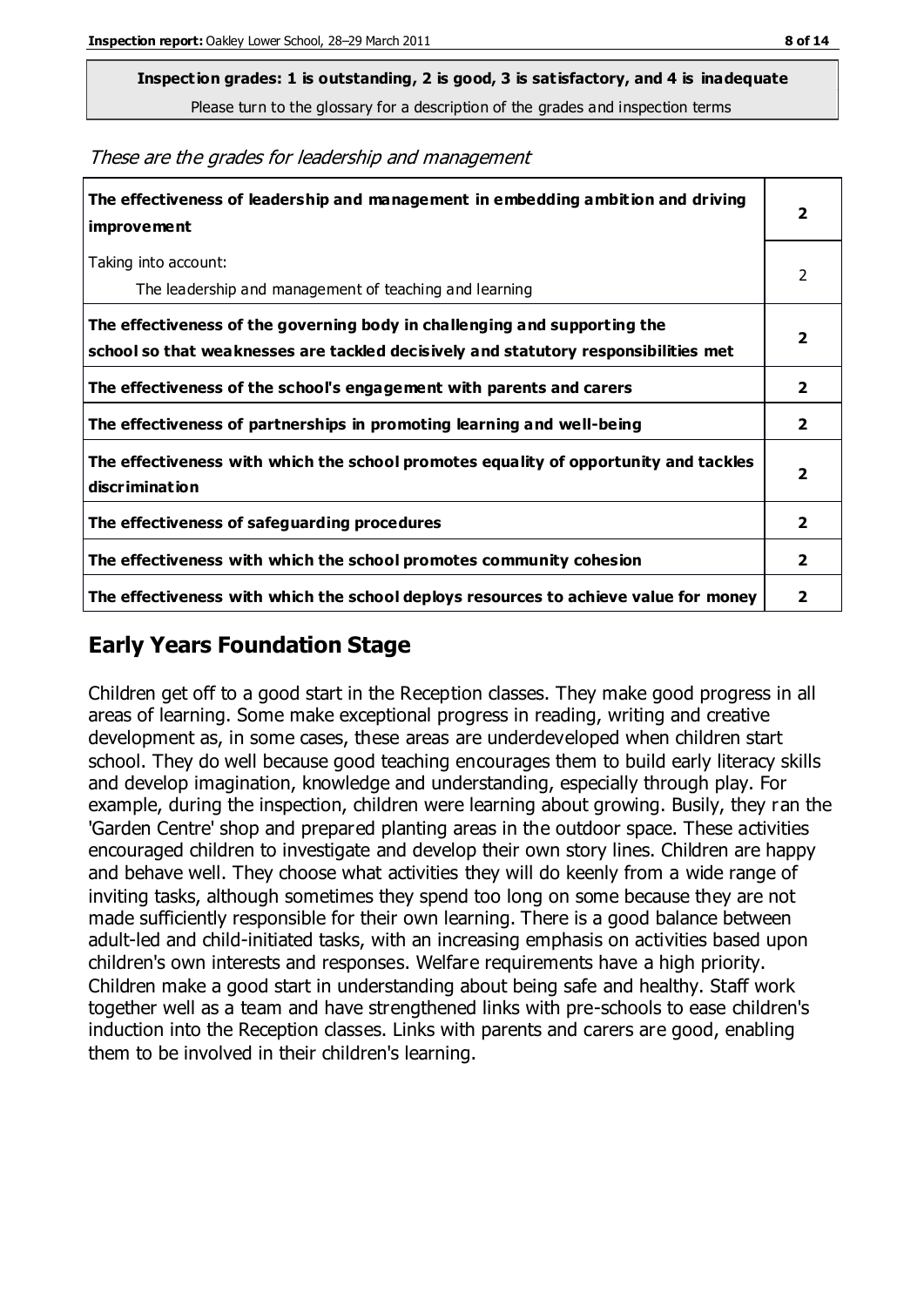**Inspection grades: 1 is outstanding, 2 is good, 3 is satisfactory, and 4 is inadequate**

Please turn to the glossary for a description of the grades and inspection terms

These are the grades for the Early Years Foundation Stage

| Overall effectiveness of the Early Years Foundation Stage                             |  |
|---------------------------------------------------------------------------------------|--|
| Taking into account:<br>Outcomes for children in the Early Years Foundation Stage     |  |
| The quality of provision in the Early Years Foundation Stage                          |  |
| The effectiveness of leadership and management of the Early Years Foundation<br>Stage |  |

#### **Views of parents and carers**

The overwhelming majority of questionnaires returned from parents and carers were positive. All agree that their children are kept safe. The vast majority agree that teaching is good, children are helped to have healthy lifestyles and they enjoy school. One parent commented, 'I cannot speak highly enough of the school environment and the staff. Our child looks forward to going to school and enjoys learning.'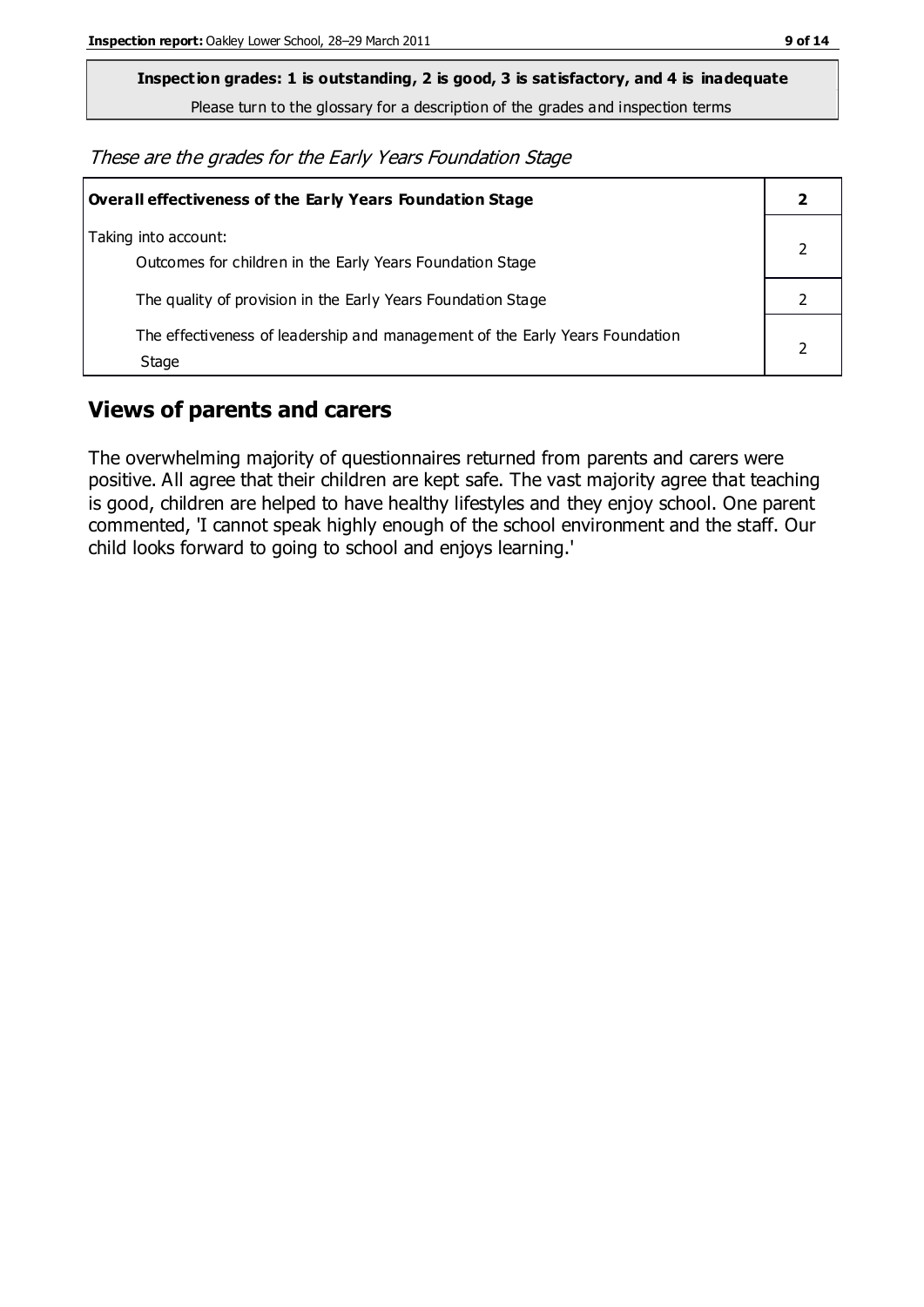#### **Responses from parents and carers to Ofsted's questionnaire**

Ofsted invited all the registered parents and carers of pupils registered at Oakley Lower School to complete a questionnaire about their views of the school.

In the questionnaire, parents and carers were asked to record how strongly they agreed with 13 sta tements about the school. The inspection team received 90 completed questionnaires by the end of the on-site inspection. In total, there are 207 pupils registered at the school.

| <b>Statements</b>                                                                                                                                                                                                                                       | <b>Strongly</b><br><b>Agree</b><br>agree |               |              | <b>Disagree</b> |                | <b>Strongly</b><br>disagree |              |               |
|---------------------------------------------------------------------------------------------------------------------------------------------------------------------------------------------------------------------------------------------------------|------------------------------------------|---------------|--------------|-----------------|----------------|-----------------------------|--------------|---------------|
|                                                                                                                                                                                                                                                         | <b>Total</b>                             | $\frac{0}{0}$ | <b>Total</b> | $\frac{0}{0}$   | <b>Total</b>   | $\frac{0}{0}$               | <b>Total</b> | $\frac{0}{0}$ |
| My child enjoys school                                                                                                                                                                                                                                  | 64                                       | 71            | 25           | 28              | 1              | 1                           | 0            | $\mathbf 0$   |
| The school keeps my child<br>safe                                                                                                                                                                                                                       | 71                                       | 79            | 19           | 21              | 0              | $\mathbf 0$                 | 0            | $\pmb{0}$     |
| My school informs me about<br>my child's progress                                                                                                                                                                                                       | 63                                       | 70            | 26           | 29              | 0              | 0                           | $\mathbf{1}$ | $\mathbf{1}$  |
| My child is making enough<br>progress at this school                                                                                                                                                                                                    | 66                                       | 73            | 21           | 23              | $\mathbf{1}$   | 1                           | $\mathbf 0$  | $\mathbf 0$   |
| The teaching is good at this<br>school                                                                                                                                                                                                                  | 64                                       | 71            | 25           | 28              | $\mathbf{1}$   | 1                           | 0            | 0             |
| The school helps me to<br>support my child's learning                                                                                                                                                                                                   | 59                                       | 66            | 29           | 32              | $\mathbf{1}$   | 1                           | 1            | $\mathbf{1}$  |
| The school helps my child to<br>have a healthy lifestyle                                                                                                                                                                                                | 65                                       | 72            | 24           | 27              | $\mathbf{1}$   | 1                           | 0            | $\pmb{0}$     |
| The school makes sure that<br>my child is well prepared for<br>the future (for example<br>changing year group,<br>changing school, and for<br>children who are finishing<br>school, entering further or<br>higher education, or entering<br>employment) | 54                                       | 60            | 30           | 33              | $\overline{4}$ | 4                           | $\mathbf 0$  | $\mathbf 0$   |
| The school meets my child's<br>particular needs                                                                                                                                                                                                         | 58                                       | 64            | 28           | 31              | 3              | 3                           | $\mathbf 0$  | $\mathbf 0$   |
| The school deals effectively<br>with unacceptable behaviour                                                                                                                                                                                             | 47                                       | 52            | 35           | 39              | $\overline{2}$ | $\overline{2}$              | 0            | 0             |
| The school takes account of<br>my suggestions and concerns                                                                                                                                                                                              | 54                                       | 60            | 27           | 30              | 4              | 4                           | 0            | 0             |
| The school is led and<br>managed effectively                                                                                                                                                                                                            | 57                                       | 63            | 30           | 33              | $\mathbf 0$    | $\mathbf 0$                 | $\mathbf 0$  | $\mathbf 0$   |
| Overall, I am happy with my<br>child's experience at this<br>school                                                                                                                                                                                     | 68                                       | 76            | 20           | 22              | $\overline{2}$ | $\overline{2}$              | $\mathbf 0$  | $\pmb{0}$     |

The table above summarises the responses that parents and carers made to each statement. The percentages indicate the proportion of parents and carers giving that response out of the total number of completed questionnaires. Where one or more parents and carers chose not to answer a particular question, the percentages will not add up to 100%.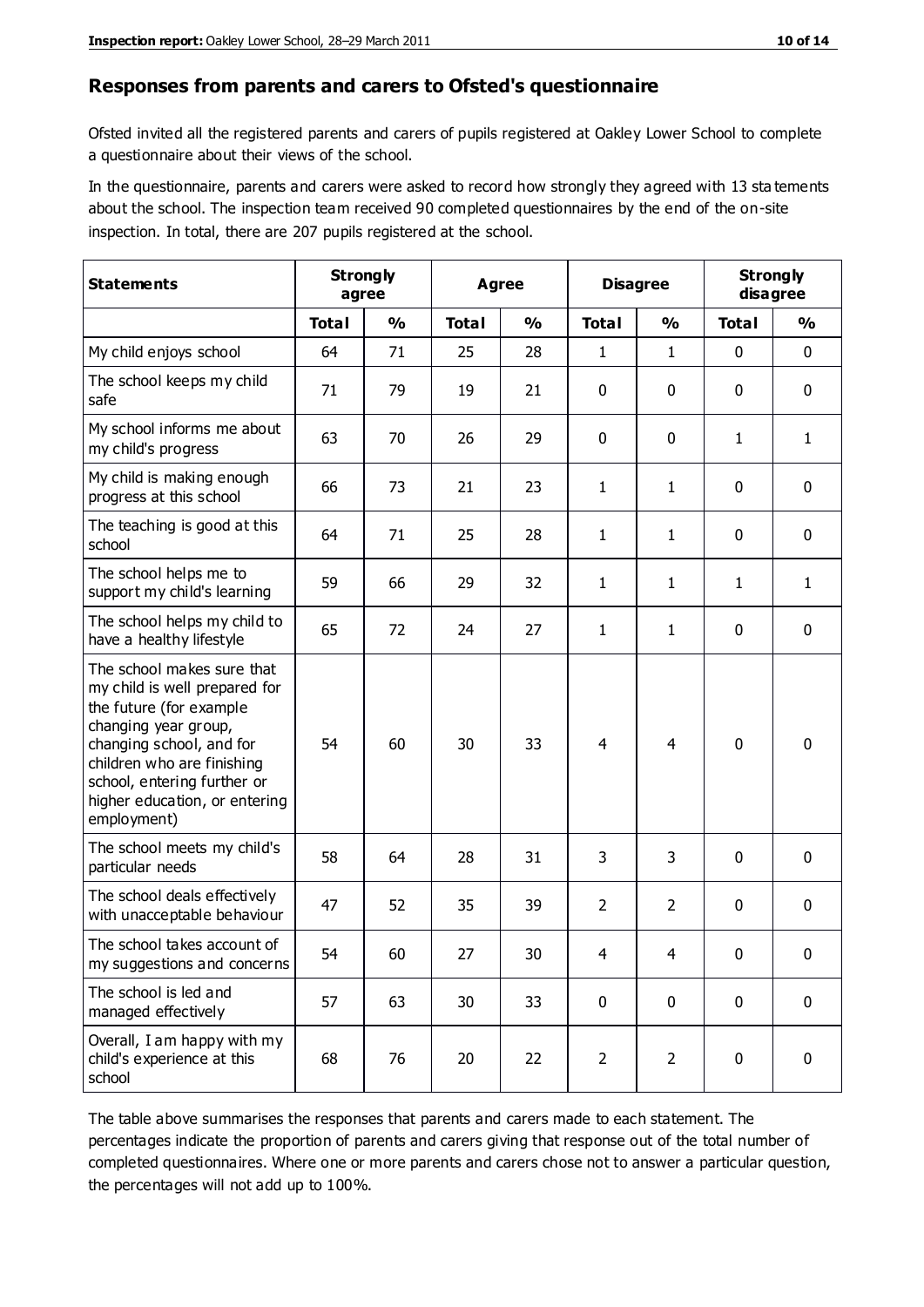### **Glossary**

| Grade   | <b>Judgement</b> | <b>Description</b>                                                                                                                                                                                                            |
|---------|------------------|-------------------------------------------------------------------------------------------------------------------------------------------------------------------------------------------------------------------------------|
| Grade 1 | Outstanding      | These features are highly effective. An outstanding school<br>provides exceptionally well for all its pupils' needs.                                                                                                          |
| Grade 2 | Good             | These are very positive features of a school. A school that<br>is good is serving its pupils well.                                                                                                                            |
| Grade 3 | Satisfactory     | These features are of reasonable quality. A satisfactory<br>school is providing adequately for its pupils.                                                                                                                    |
| Grade 4 | Inadequate       | These features are not of an acceptable standard. An<br>inadequate school needs to make significant improvement<br>in order to meet the needs of its pupils. Ofsted inspectors<br>will make further visits until it improves. |

#### **What inspection judgements mean**

#### **Overall effectiveness of schools**

|                       | Overall effectiveness judgement (percentage of schools) |      |                     |                   |
|-----------------------|---------------------------------------------------------|------|---------------------|-------------------|
| <b>Type of school</b> | <b>Outstanding</b>                                      | Good | <b>Satisfactory</b> | <b>Inadequate</b> |
| Nursery schools       | 59                                                      | 35   | 3                   | 3                 |
| Primary schools       | 9                                                       | 44   | 39                  | 7                 |
| Secondary schools     | 13                                                      | 36   | 41                  | 11                |
| Sixth forms           | 15                                                      | 39   | 43                  | 3                 |
| Special schools       | 35                                                      | 43   | 17                  | 5                 |
| Pupil referral units  | 21                                                      | 42   | 29                  | 9                 |
| All schools           | 13                                                      | 43   | 37                  | 8                 |

New school inspection arrangements were introduced on 1 September 2009. This means that inspectors now make some additional judgements that were not made previously.

The data in the table above are for the period 1 September 2009 to 31 August 2010 and are consistent with the latest published official statistics about maintained school inspec tion outcomes (see **[www.ofsted.gov.uk](http://www.ofsted.gov.uk/)**).

The sample of schools inspected during 2009/10 was not representative of all schools nationally, as weaker schools are inspected more frequently than good or outstanding schools.

Percentages are rounded and do not always add exactly to 100.

Sixth form figures reflect the judgements made for the overall effectiveness of the sixth form in secondary schools, special schools and pupil referral units.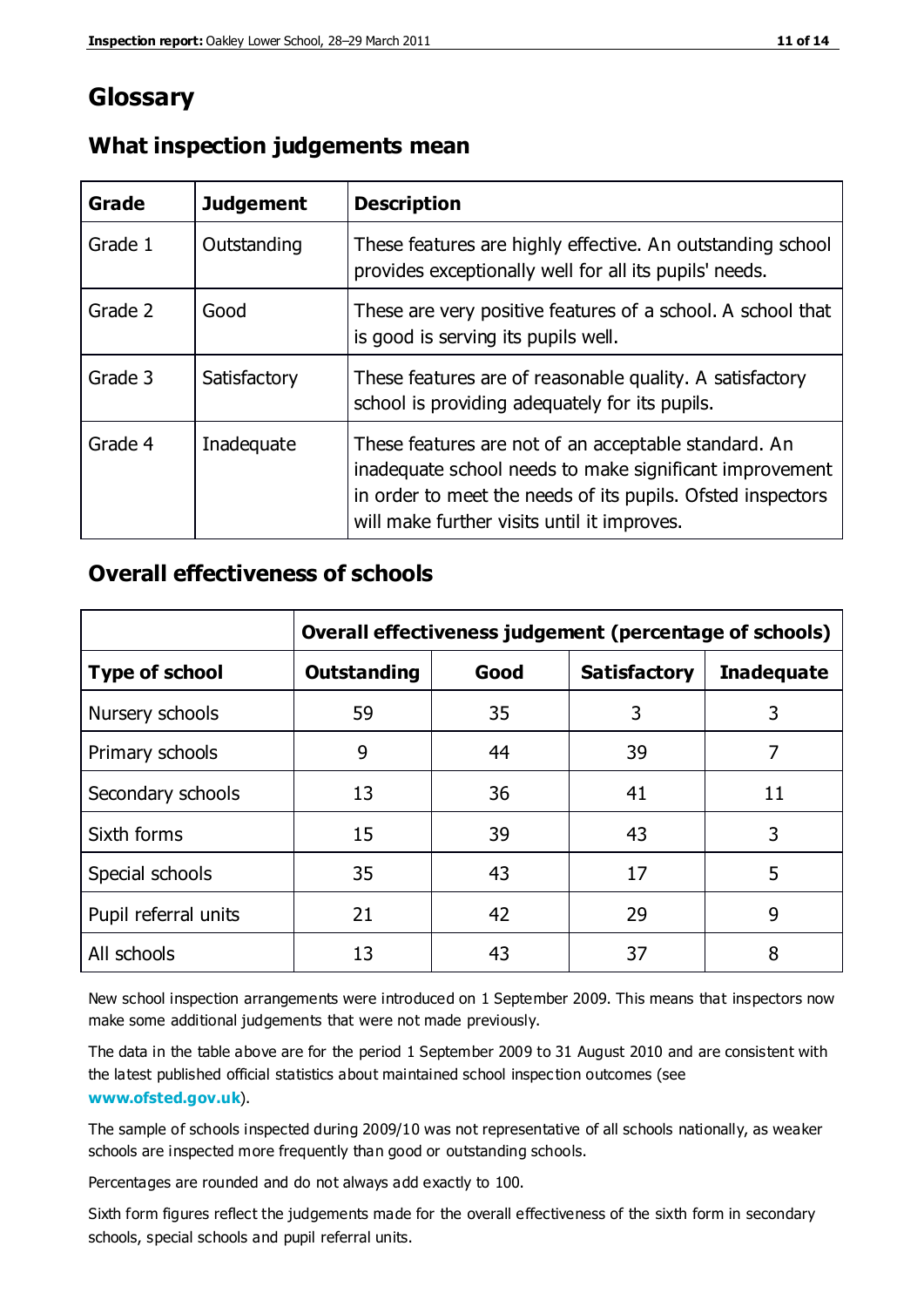# **Common terminology used by inspectors**

| Achievement:               | the progress and success of a pupil in their learning,<br>development or training.                                                                                                                                                          |  |  |
|----------------------------|---------------------------------------------------------------------------------------------------------------------------------------------------------------------------------------------------------------------------------------------|--|--|
| Attainment:                | the standard of the pupils' work shown by test and<br>examination results and in lessons.                                                                                                                                                   |  |  |
| Capacity to improve:       | the proven ability of the school to continue<br>improving. Inspectors base this judgement on what<br>the school has accomplished so far and on the quality<br>of its systems to maintain improvement.                                       |  |  |
| Leadership and management: | the contribution of all the staff with responsibilities,<br>not just the headteacher, to identifying priorities,<br>directing and motivating staff and running the school.                                                                  |  |  |
| Learning:                  | how well pupils acquire knowledge, develop their<br>understanding, learn and practise skills and are<br>developing their competence as learners.                                                                                            |  |  |
| Overall effectiveness:     | inspectors form a judgement on a school's overall<br>effectiveness based on the findings from their<br>inspection of the school. The following judgements,<br>in particular, influence what the overall effectiveness<br>judgement will be. |  |  |
|                            | The school's capacity for sustained<br>improvement.                                                                                                                                                                                         |  |  |
|                            | Outcomes for individuals and groups of pupils.                                                                                                                                                                                              |  |  |
|                            | The quality of teaching.                                                                                                                                                                                                                    |  |  |
|                            | The extent to which the curriculum meets<br>pupils' needs, including, where relevant,<br>through partnerships.                                                                                                                              |  |  |
|                            | The effectiveness of care, guidance and<br>support.                                                                                                                                                                                         |  |  |
| Progress:                  | the rate at which pupils are learning in lessons and<br>over longer periods of time. It is often measured by<br>comparing the pupils' attainment at the end of a key                                                                        |  |  |

stage with their attainment when they started.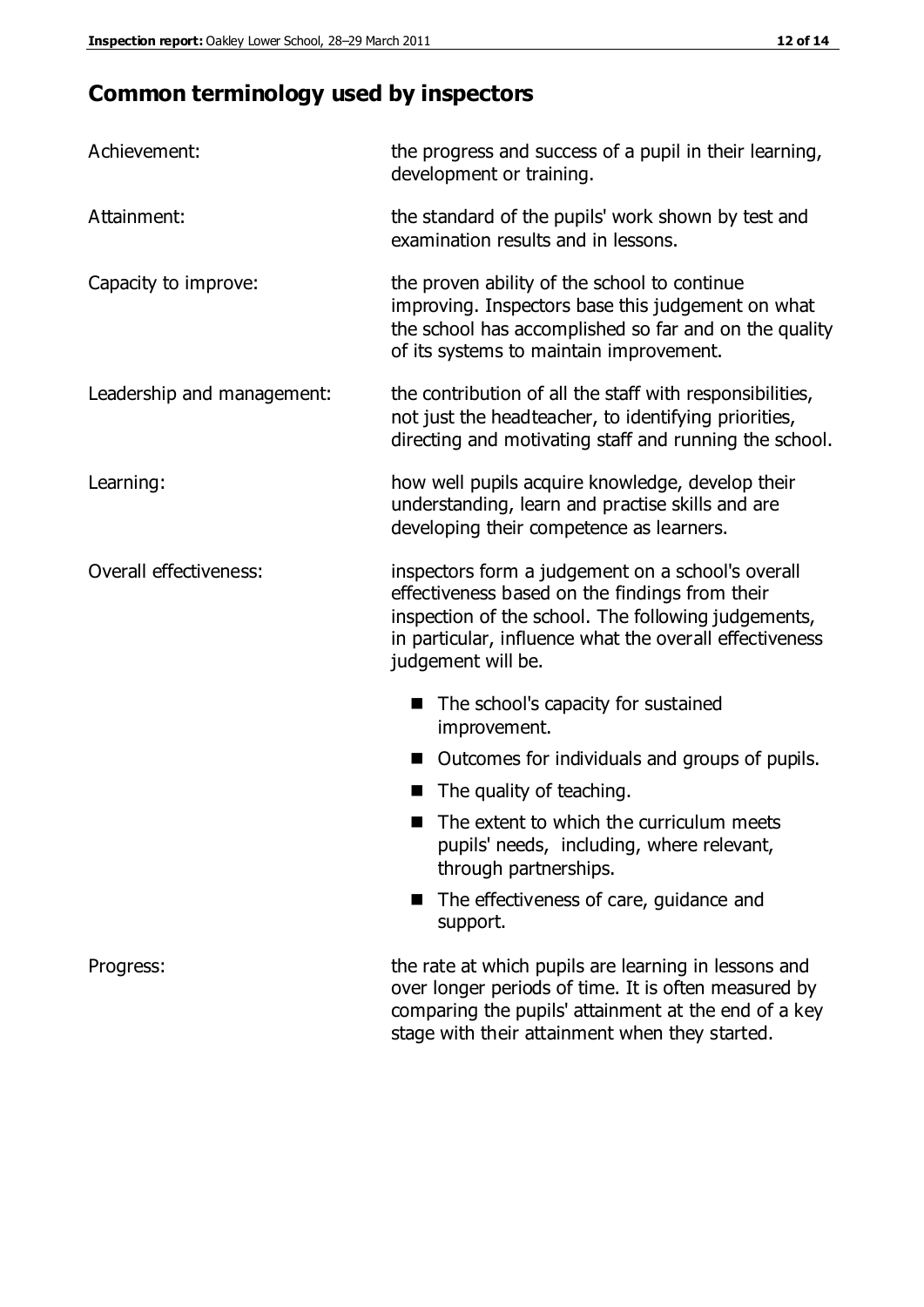#### **This letter is provided for the school, parents and carers to share with their children. It describes Ofsted's main findings from the inspection of their school.**

30 March 2011

#### Dear Pupils

#### **Inspection of Oakley Lower School, Bedford, MK43 7RE**

Thank you for the warm welcome you gave us when we visited your school recently. We were impressed by your politeness and your outstanding behaviour. We enjoyed seeing you at work and listening to you tell us about the exciting things you do at school.

You attend a good school and, by the time you leave, you reach levels above those expected for your age in English and mathematics. You do particularly well in reading because your school encourages you to enjoy books. Your writing is improving, but we think you can do even better. The school looks after you all very well and helps you to understand how to have a healthy lifestyle. Because of this, you are very keen to take part in physical activities and many of you know a great deal about the importance of a balanced diet. You enjoy school and your attendance is high.

We have asked your headteacher and her staff to make the following improvements:

- help you to do better by giving you more chances to write and allowing you enough time in lessons to get on with your writing
- make sure those of you who can learn quickly have the right match of work to your ability so that you make as much progress as possible in writing
- use the skills of adults in the school to develop teaching so it is always good or better.

All of you can help the school to achieve these things by always trying your best and continuing to enjoy school.

Yours sincerely

Vivienne McTiffen

Lead inspector (on behalf of the inspection team)